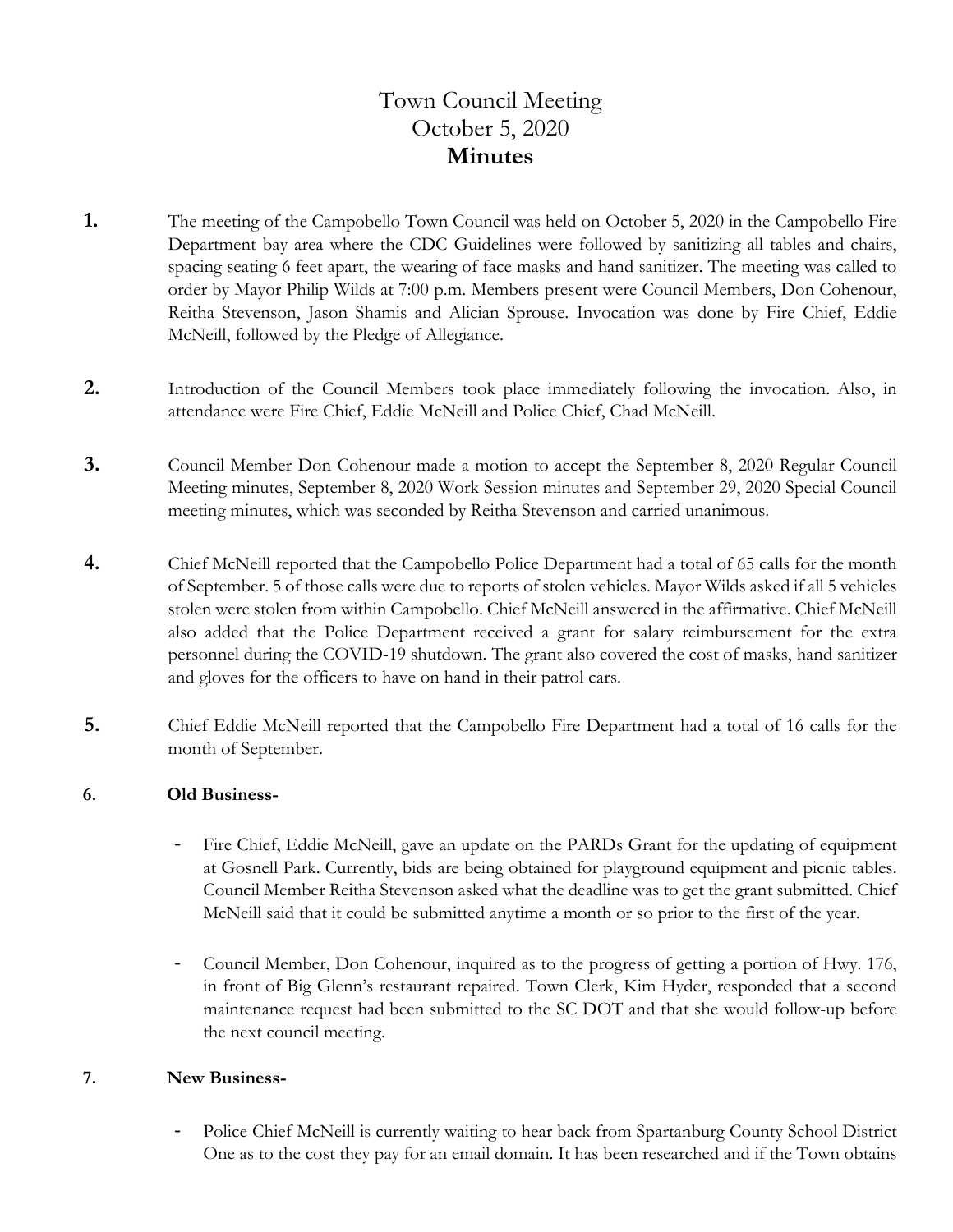10 email addresses from its current domain that is used for the website, the cost would be anywhere from \$600-\$800 per year. SLED has given the Police Department a year to obtain a government approved email domain.

- Mayor Wilds spoke regarding what to do when a council meeting falls on a holiday. Council Member Jason Shamis said that a vote was needed in order to do this and by moving the meeting it would be beneficial as it could possibly help more of the public to be able to attend. A motion to move any council meeting that falls on a holiday to the next business day was made by Council Member Reitha Stevenson, which was seconded by Council Member Don Cohenour and carried unanimous.
- Council Member Jason Shamis announced the nominees willing and able to serve on Campobello's Planning and Zoning Committee. The nominees are Rick Sweeney, Tammy Bowers and Aaron Ash. This will leave 2 spots available for any other town residents who wish to serve. A Motion was made by Council Member Jason Shamis to approve and accept Rick Sweeney, Tammy Bowers and Aaron Ash as members of Campobello's Planning and Zoning Committee, which was seconded by Council Member Don Cohenour and carried unanimous.
- In September, town resident, Joann Treacy, completed a request to speak at tonight's council meeting regarding her desire for the town to take over the remainder of Emma Drive. As of now, her portion of Emma Drive is a private driveway which she has had widened to at least 15 feet. She is concerned whether or not it would be more beneficial for everyone if the town would take responsibility and control of the private driveway and possibly have it graveled. By way of history, Ms. Treacy bought lots A, B and C which totaled 2.2 acres. She then had the lot split three ways and is in the process of trying to sell two of the lots. She plans to move a mobile home onto her lot in the near future. She believes that a 1-foot culvert is needed in order for any gravel work not to be washed away. Council Member Jason Shamis did, in fact, view the property and reported that it was a very muddy area. A prospective buyer of one of the lots, David, also spoke that he would like to see the driveway graveled and that lots A and B would definitely need a culvert pipe installed. Council Member Jason Shamis was concerned about the town taking on a new road when the bridge at Old Asheville Hwy. had not yet been repaired and reopened. Police Chief McNeill commented that the Department of Transportation (DOT) said the ground on each side of the bridge needed to be raised 6 inches. As for Emma Drive, the County defers to the Town as to what it would want done to the road should the town take it over; however, a culvert would probably be necessary and to have it graveled could cost anywhere from \$3,000-\$5,000. Council Member Don Cohenour asked if it would be easier to do all that was needed at one time. Chief McNeill answered in the affirmative. Mayor Wilds asked that we get a recommendation from the County prior to the next council meeting. Therefore, a motion was made by Council Member Alician Sprouse to get the County's recommendation and cost prior to the next meeting, which was seconded by Council Member Reitha Stevenson and carried unanimous.

#### **8. Other Business-**

Mayor Wilds brought up that Gosnell Park is in need of 'Hours of Operation' signage that is clear and visible to all who visit the park. He has noticed cars parked at Gosnell Park late at night and wondered if the sign should state that the park closes at dark to coincide with the time change. He would ask that Council consider what hours should be considered operational for Gosnell